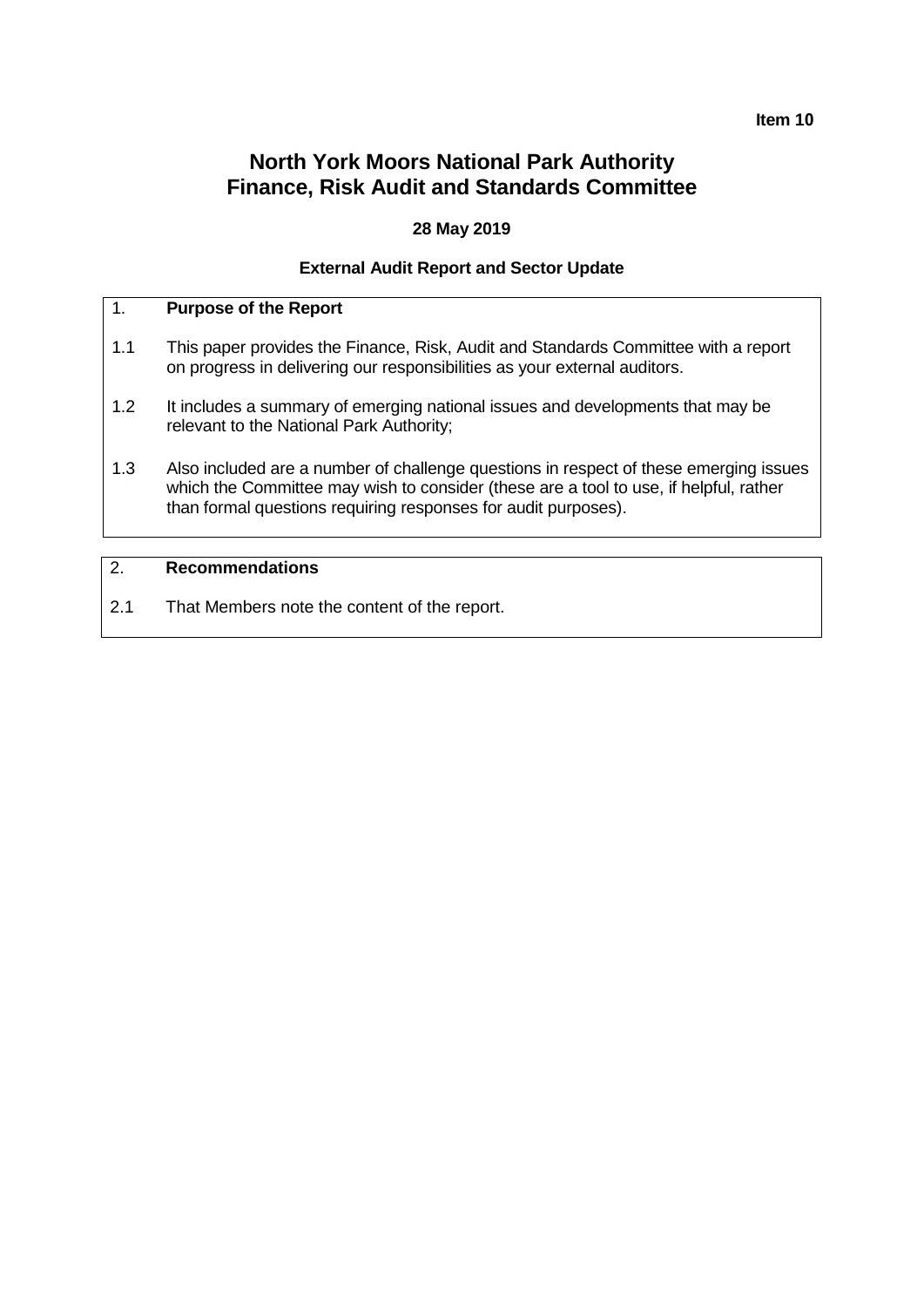

# Audit Progress Report and Sector Update

# North York Moors National Park Authority

Year ending 31 March 2019

27 May 2019

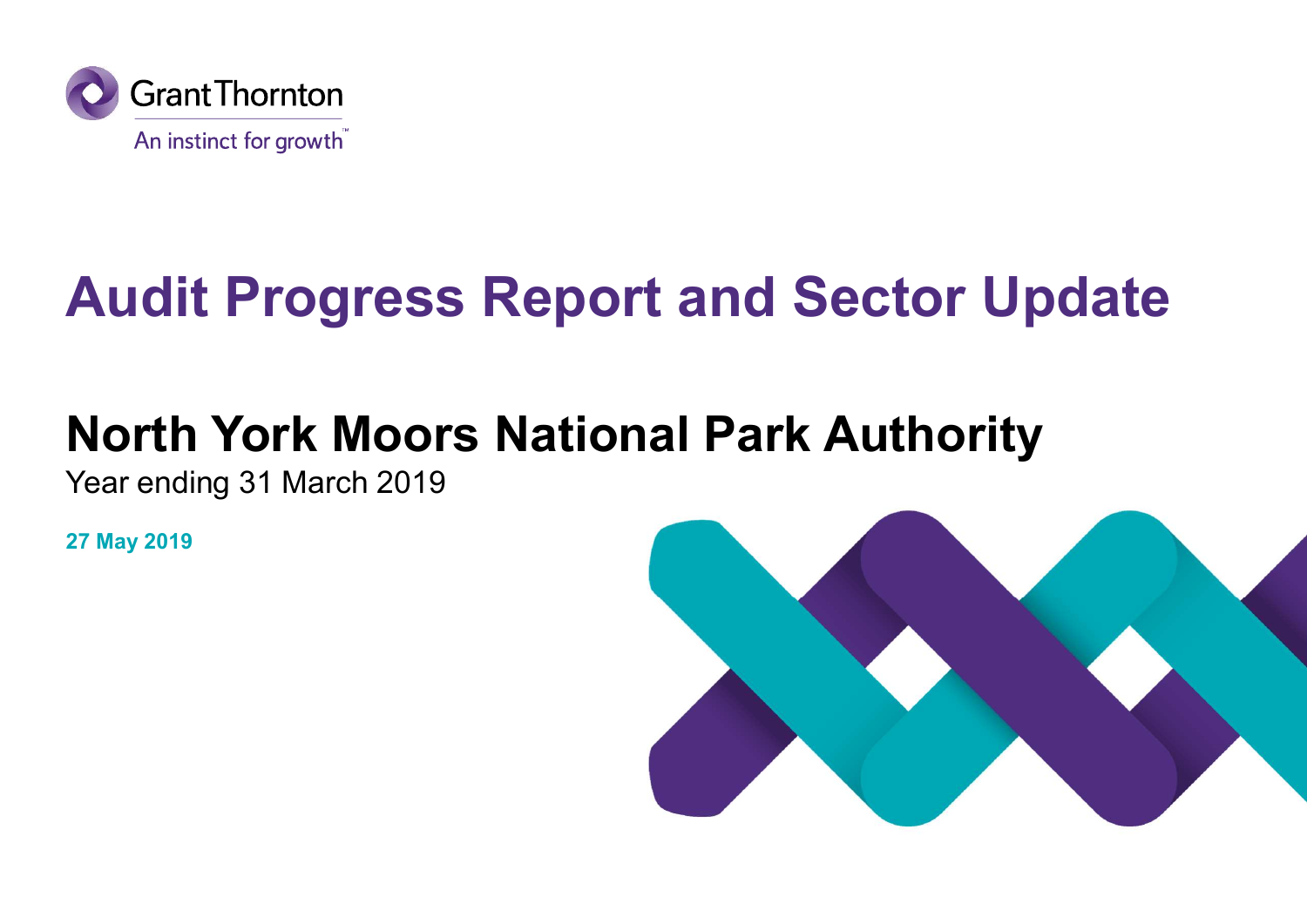# **Contents**

| <b>Contents</b>                                |                         |  |  |
|------------------------------------------------|-------------------------|--|--|
|                                                |                         |  |  |
|                                                |                         |  |  |
|                                                |                         |  |  |
| <b>Section</b>                                 | Page                    |  |  |
| Introduction                                   | 3                       |  |  |
| Progress as at May 2019                        | $\overline{\mathbf{4}}$ |  |  |
| <b>Audit Deliverables</b>                      | 5                       |  |  |
| Results of Interim Audit Work<br>Sector Update | $\,6\,$<br>8            |  |  |

<sup>© 2019</sup> Grant Thornton UK LLP. Audit Progress Report and Sector Update | May 2019 2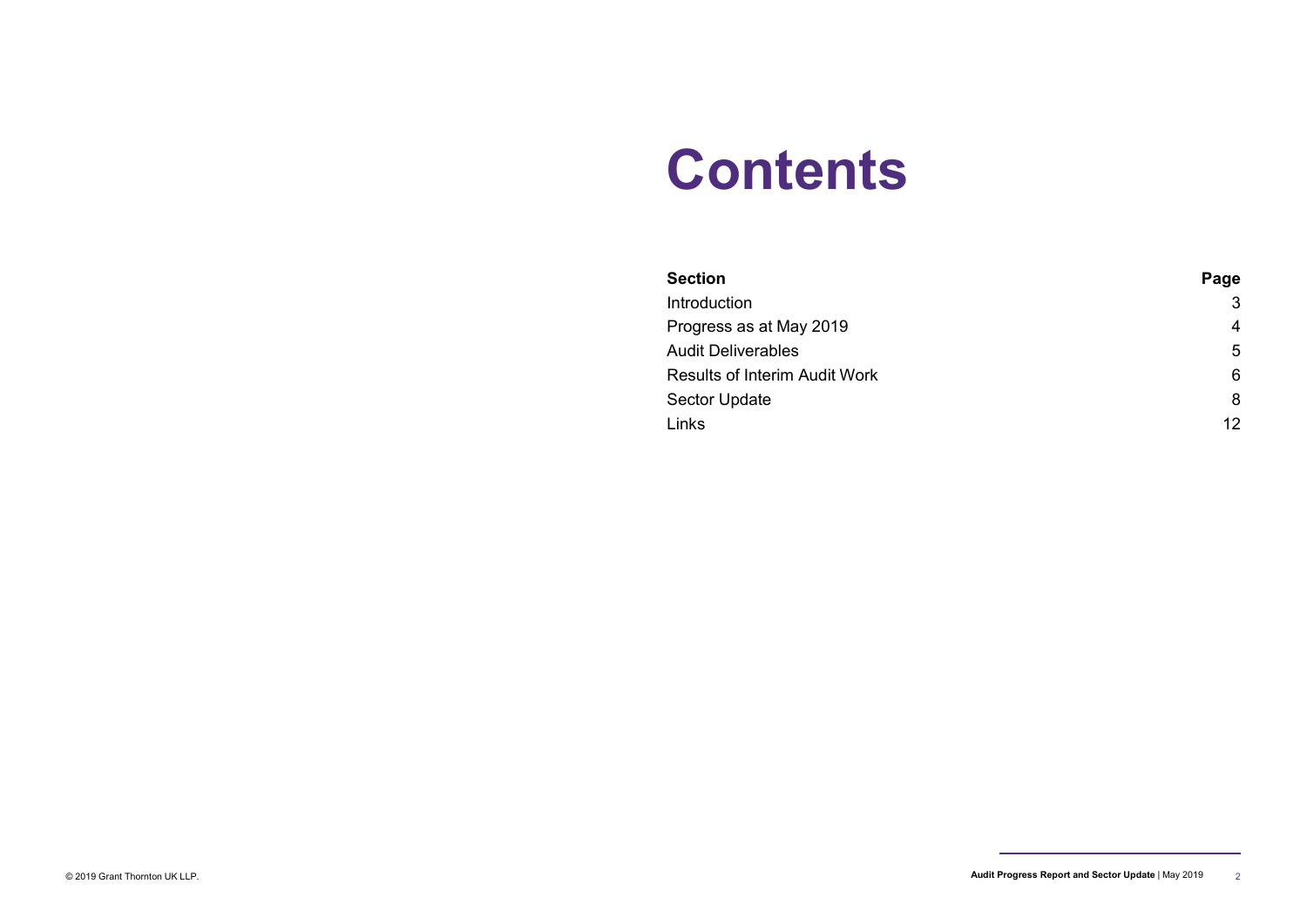# Introduction



E: gareth.mills@uk.gt.com

# This paper provides the Finance, Risk, Audit and Standards Committee with a report on progress in delivering our responsibilities as your external auditors. Gareth Mills Fhis paper provides the Finance, Risk, Audit and Standards Committee with a<br>report on progress in delivering our responsibilities as your external auditors.<br>The aparalso induces:<br>• a summary of emerging national issues an This paper provides the Finance, Risk, Audit and Standards Committee with a<br>Freport on progress in delivering our responsibilities as your external auditors.<br>The paper also includes:<br>• a summary of emerging national issue

The paper also includes: Engagement Lead

- authority; and T: 07825 115921 • a summary of emerging national issues and developments that may be relevant to you as a national park
	- consider (these are a tool to use, if helpful, rather than formal questions requiring responses for audit purposes)



### Richard Anderson

Engagement Manager

E: richard.j.anderson@uk.gt.com

Members of the Finance, Risk, Audit and Standards Committee can find further useful material on our website, where we have a section dedicated to our work in the public sector. Here you can download copies of our publications www.grantthornton.co.uk. T: 07920 021291

> If you would like further information on any items in this briefing, or would like to register with Grant Thornton to receive regular email updates on issues that are of interest to you, please contact either Gareth or Richard.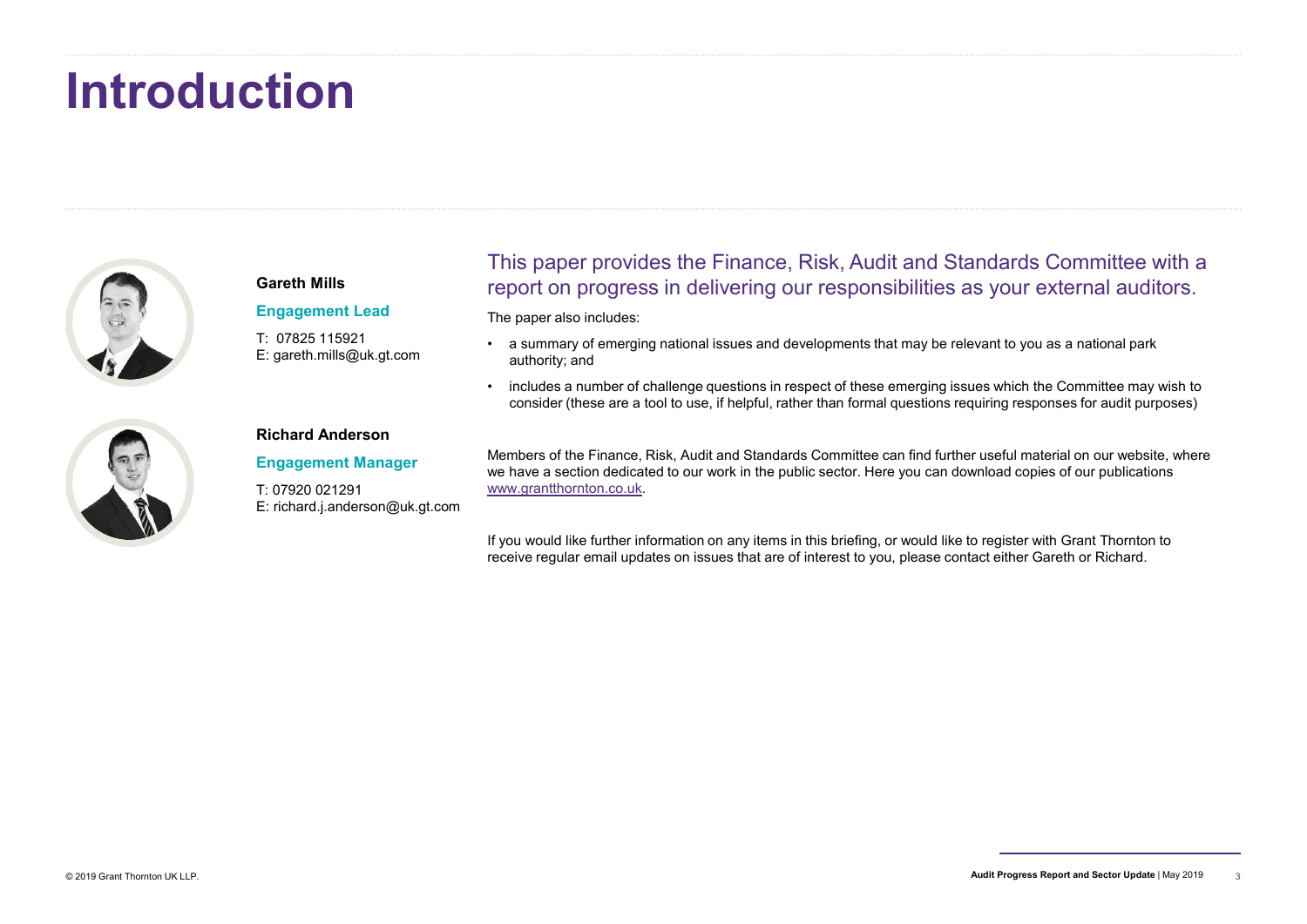# Progress as at May 2019

# Financial Statements Audit

We have completed our planning for the 2018/19 financial statements audit and have issued a detailed Audit Plan which was presented to the February Finance, Risk, Audit and Standards Committee. The Audit Plan sets out our proposed approach to the audit of the Authority's 2018-19 financial statements. **Financial Statements Audit**<br>
Financial Statements and the 2018/19<br>
We have completed our planning for the 2018/19<br>
Many and The scope of our profession and the electrical statements audit and have issued a detailed<br>
Audit **Financial Statements Audit**<br>
We have completed our planning for the 2018/19<br>
We have a completed our planning for the 2018/19<br>
Manus of the Superbourge of our words<br>
Audit Pian sets out our proposed approach to the<br>
Audit Financial Statements Audit<br>
We have completed our planning for the 2018/19<br>
Financial statements audit and have issued a detailed<br>
Audit Plan which was presented to the February<br>
Financial statements audit of the Authority Financial Statements Audit<br>
Walue for Mor<br>
We have completed our planning for the 2018/19<br>
Minancel statements audit and have issued a detailed<br>
Audit Plan sets, Audit and Standards Committee. The<br>
Audit Plan sets out ou **Financial Statements Audit**<br>
Walue for More Completed our planning for the 2018/19<br>
Minancial statements audit and have issued a detailed<br>
Audit Plan which was presented to the February<br>
Audit Plan which was presented to

Our interim audit visit was in February. Our interim fieldwork visit included:

- 
- systems
- systems
- 
- 

The work completed and findings from our interim audit visit in February 2019 are set out on pages 6 and 7.

The statutory deadline for the issue of the 2018-19 opinion is 31 July 2019. The final accounts audit is due to begin on the 3 June with findings reported to you in the Audit Findings Report by the deadline of 31 July 2019.

# Value for Money

The scope of our work is set out in the guidance issued by the National Audit Office. The Code requires auditors to satisfy themselves that; "the Authority has made proper arrangements for securing economy, efficiency and effectiveness in its use of resources".

The guidance confirmed the overall criterion as: "in all significant respects, the audited body had proper arrangements to ensure it took properly informed decisions and deployed resources to achieve planned and sustainable outcomes for taxpayers and local people".

The three sub criteria for assessment to be able to give a conclusion overall are:

- Informed decision making
- Sustainable resource deployment
- Working with partners and other third parties

Details of our initial risk assessment to determine our approach were included in our Audit Plan presented to the Finance, Risk, Audit and Standards Committee in February 2019.

We will report our work in the Audit Findings Report and give our Value For Money Conclusion by the deadline in July 2019.

# Other areas

### **Meetings**

We continue to meet with management as part of our regular liaison meetings and continue to be in discussions with finance staff regarding emerging developments and to ensure the audit process is smooth and effective. As part of our interim audit we also met with the Authority's external property valuer.

### **Events**

We provide a range of workshops, along with network events for officers and members in addition to publications to support the Authority. Key finance staff attended our annual accounts workshop on 5 February in Leeds.

On 26 February, two members from Finance, Risk, Audit and Standards Committee attended our workshop on the roles and responsibilities of audit committees including governance issues, accounting developments and value for money arrangements. We would like to both colleagues who attended the event for their contribution to the day.

During the event, we discussed with the Chair examples of audit committee effectiveness surveys we have been involved in at other local government and NHS bodies. We shared some recent examples and would be happy to support the FRAS Committee with any future effectiveness surveys.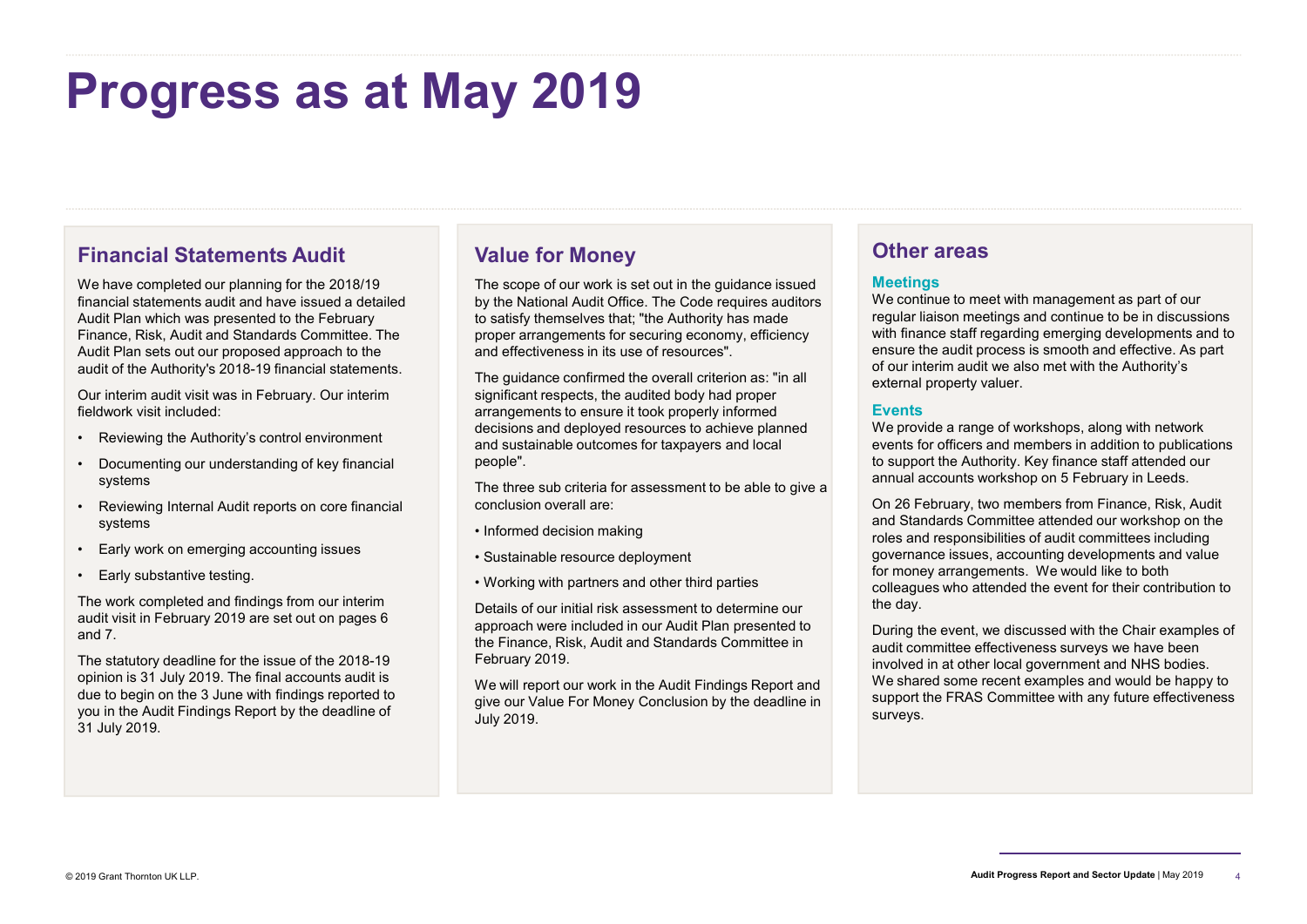# Audit Deliverables

| <b>Audit Deliverables</b>                                                                                                                                                                                                     |                     |                                                                               |
|-------------------------------------------------------------------------------------------------------------------------------------------------------------------------------------------------------------------------------|---------------------|-------------------------------------------------------------------------------|
|                                                                                                                                                                                                                               |                     |                                                                               |
|                                                                                                                                                                                                                               |                     |                                                                               |
| 2018-19 Deliverables                                                                                                                                                                                                          | <b>Planned Date</b> | <b>Status</b>                                                                 |
| <b>Fee Letter</b>                                                                                                                                                                                                             |                     |                                                                               |
| Confirming audit fee for 2018-19.                                                                                                                                                                                             | April 2018          | Complete                                                                      |
| <b>Accounts Audit Plan</b>                                                                                                                                                                                                    |                     | Complete. This was presented                                                  |
| We are required to issue a detailed accounts Audit Plan to the Finance, Risk, Audit and Standards Committee<br>setting out our proposed approach in order to give an opinion on the Authority's 2018-19 financial statements. | January 2019        | to the Finance, Risk, Audit and<br>Standards Committee on 4<br>February 2019. |
| <b>Interim Audit Findings</b>                                                                                                                                                                                                 |                     |                                                                               |
| We will report to you the findings from our interim audit and our initial value for money risk assessment within<br>our Progress Report.                                                                                      | May 2019            | Our findings to date are set out<br>on pages 6 and 7.                         |
| <b>Audit Findings (ISA260) Report</b>                                                                                                                                                                                         |                     |                                                                               |
| The Audit Findings Report will be reported to the July Audit Committee.                                                                                                                                                       | <b>July 2019</b>    | Not yet due                                                                   |
| <b>Auditors Report</b>                                                                                                                                                                                                        |                     |                                                                               |
| This is the opinion on your financial statements, annual governance statement and value for money conclusion.                                                                                                                 | <b>July 2019</b>    | Not yet due                                                                   |
| <b>Annual Audit Letter</b>                                                                                                                                                                                                    |                     |                                                                               |
|                                                                                                                                                                                                                               | August 2019         | Not yet due                                                                   |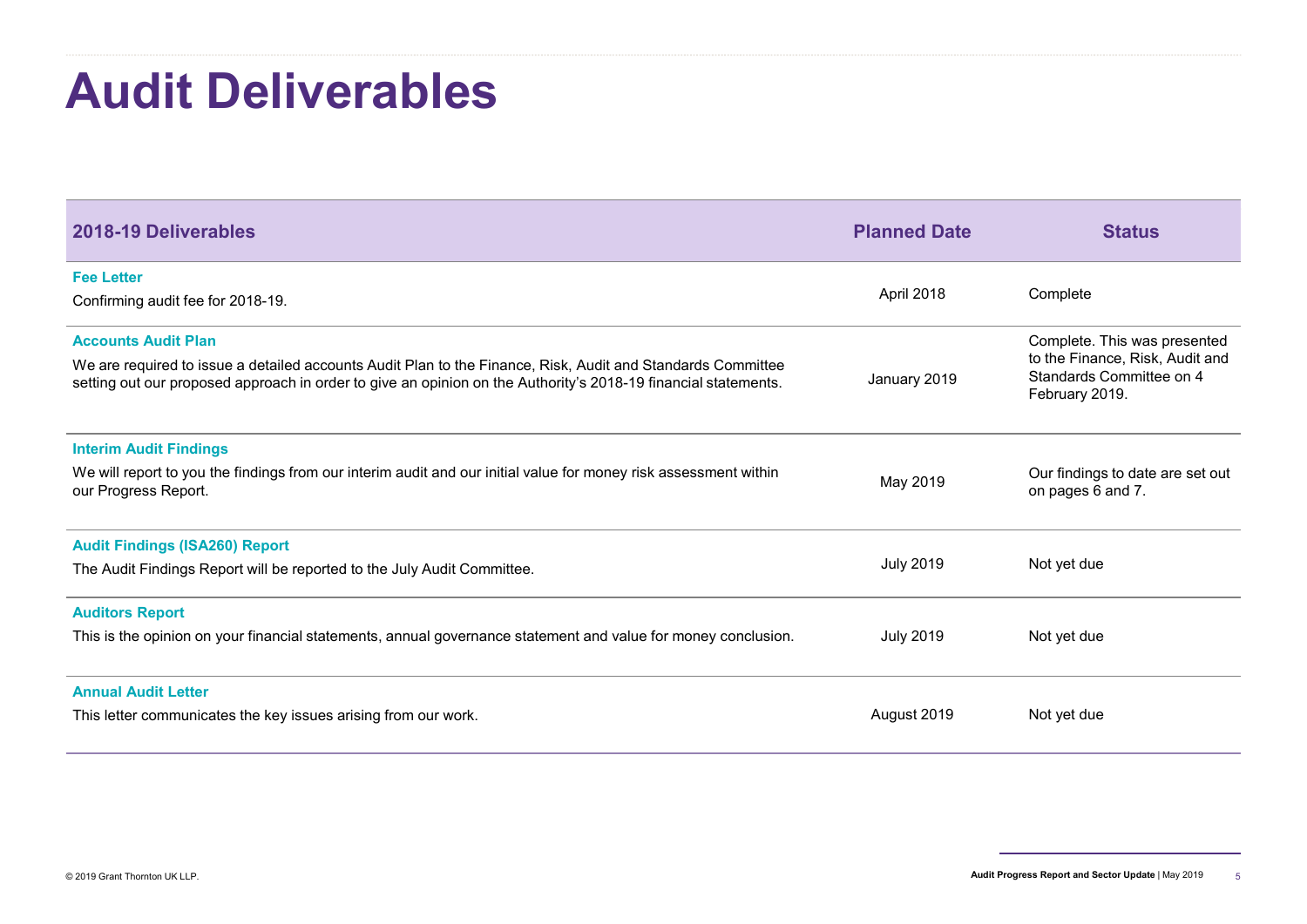# Results of Interim Audit Work

|                                                               |                                                                                                                                                                                                                                                                                                                                                                                                                                                              | <b>Results of Interim Audit Work</b><br>The findings of our interim audit work completed to date, and the impact of our findings on the accounts audit approach, are summarised in the table below:                                                                                                                             |  |  |  |  |
|---------------------------------------------------------------|--------------------------------------------------------------------------------------------------------------------------------------------------------------------------------------------------------------------------------------------------------------------------------------------------------------------------------------------------------------------------------------------------------------------------------------------------------------|---------------------------------------------------------------------------------------------------------------------------------------------------------------------------------------------------------------------------------------------------------------------------------------------------------------------------------|--|--|--|--|
| <b>Audit area</b>                                             | <b>Work performed</b>                                                                                                                                                                                                                                                                                                                                                                                                                                        | <b>Conclusions and recommendations</b>                                                                                                                                                                                                                                                                                          |  |  |  |  |
| <b>Internal audit</b>                                         | We have completed a high level review of internal audit's overall arrangements. Our<br>work has not identified any issues which we wish to bring to your attention.<br>We have also reviewed internal audit's work on the Authority's key financial systems<br>to date. We have not identified any significant weaknesses impacting on our<br>responsibilities.                                                                                              | Overall, we considered the work of internal audit to date, to help<br>inform our understanding of the Authority's control environment and<br>inform our audit strategy for our accounts and value for money work.<br>Our review of internal audit work has not identified any weaknesses<br>which impact on our audit approach. |  |  |  |  |
| <b>Entity level controls</b>                                  | We have obtained an understanding of the overall control environment relevant to<br>the preparation of the financial statements including:<br>Communication and enforcement of integrity and ethical values<br>Commitment to competence<br>Participation by those charged with governance<br>Management's philosophy and operating style<br>Organisational structure<br>Assignment of authority and responsibility<br>Human resource policies and practices. | Our work has identified no material weaknesses which are likely to<br>adversely impact on the Authority's financial statements                                                                                                                                                                                                  |  |  |  |  |
| <b>Review of</b><br><b>information</b><br>technology controls | We have carried out a high level review of the general IT control environment, as<br>part of the overall review of the internal controls system. Our work confirmed that IT<br>(information technology) controls were implemented in accordance with our<br>documented understanding.                                                                                                                                                                        | Our work has identified no material weaknesses which are likely to<br>adversely impact on the Authority's financial statements                                                                                                                                                                                                  |  |  |  |  |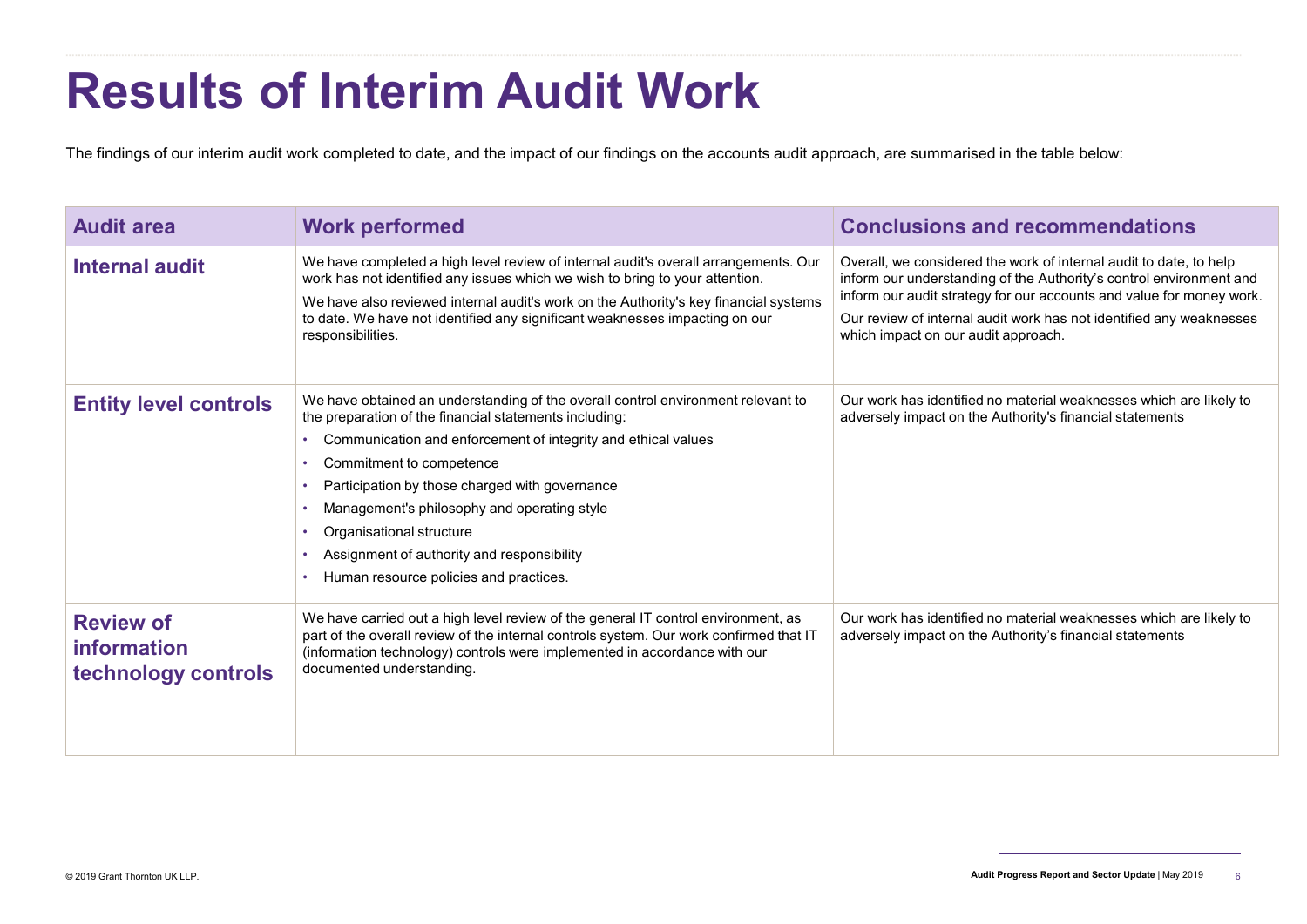| <b>Audit area</b>                           | <b>Work performed</b>                                                                                                                                                                                                                                                                                                                                                                                                                                                                                                                                                                                                                                                                 | <b>Conclusions and recommendations</b>                                                                                                                                                                                                                                                                                                                                                                                              |
|---------------------------------------------|---------------------------------------------------------------------------------------------------------------------------------------------------------------------------------------------------------------------------------------------------------------------------------------------------------------------------------------------------------------------------------------------------------------------------------------------------------------------------------------------------------------------------------------------------------------------------------------------------------------------------------------------------------------------------------------|-------------------------------------------------------------------------------------------------------------------------------------------------------------------------------------------------------------------------------------------------------------------------------------------------------------------------------------------------------------------------------------------------------------------------------------|
| <b>Walkthrough testing</b>                  | We have completed walkthrough tests of the Authority's controls operating in<br>areas where we consider that there is a risk of material misstatement to the<br>financial statements. This includes PPE, pension liability and section 106<br>income and expenditure. In addition, we have held discussions with members<br>of staff to obtain an understanding of the business processes and controls for<br>other significant areas of the financial statements including PPE (across all<br>elements of PPE), heritage assets, treasury, cash and cash equivalents, grant<br>revenues (capital and revenue), other material revenue streams, operating<br>expenditure and payroll. | Our work has not identified any issues which we wish to bring to<br>your attention. Internal controls have been implemented by the<br>Authority in accordance with our documented understanding.<br>Our work has not identified any weaknesses which impact on our<br>audit approach.                                                                                                                                               |
| <b>Journal entry controls</b>               | We have reviewed the Authority's journal entry policies and procedures as part<br>of determining our journal entry testing strategy. Our work found that the<br>controls in place were proportionate to the size and complexity of the Authority.<br>We have not identified any material weaknesses which are likely to adversely<br>impact on the Authority's control environment or financial statements.                                                                                                                                                                                                                                                                           | No issues have been identified to date from our work in reviewing<br>the Authority's journal entry policies and procedures.                                                                                                                                                                                                                                                                                                         |
| <b>Early substantive</b><br>testing         | As part of our initial interim audit visit in February 2019, we selected samples<br>for testing to month 9 (December 2018), including:<br>Operating expenditure<br>Payroll<br>Section 106 income and expenditure<br>Grants                                                                                                                                                                                                                                                                                                                                                                                                                                                            | No issues have been identified to date from our substantive testing.                                                                                                                                                                                                                                                                                                                                                                |
| <b>Emerging accounting</b><br><b>Issues</b> | We have held regular discussions with members of the finance team around<br>emerging accounting issues. These include:<br>Adoption of new accounting standards (IFRS9 and IFRS15)<br>The Authority's accounting boundary<br>Valuation of Land and Buildings<br>Potential provisions                                                                                                                                                                                                                                                                                                                                                                                                   | We are satisfied that the Authority has considered the impact of<br>new accounting standards and has an appropriate strategy for<br>valuing its Land and Building.<br>Discussions around the Authority's group boundary and potential<br>provisions to be recognised as at 31 March 2019 remain ongoing.<br>We will continue to liaise with the finance team on these issues in<br>the early part of our final audit visit in June. |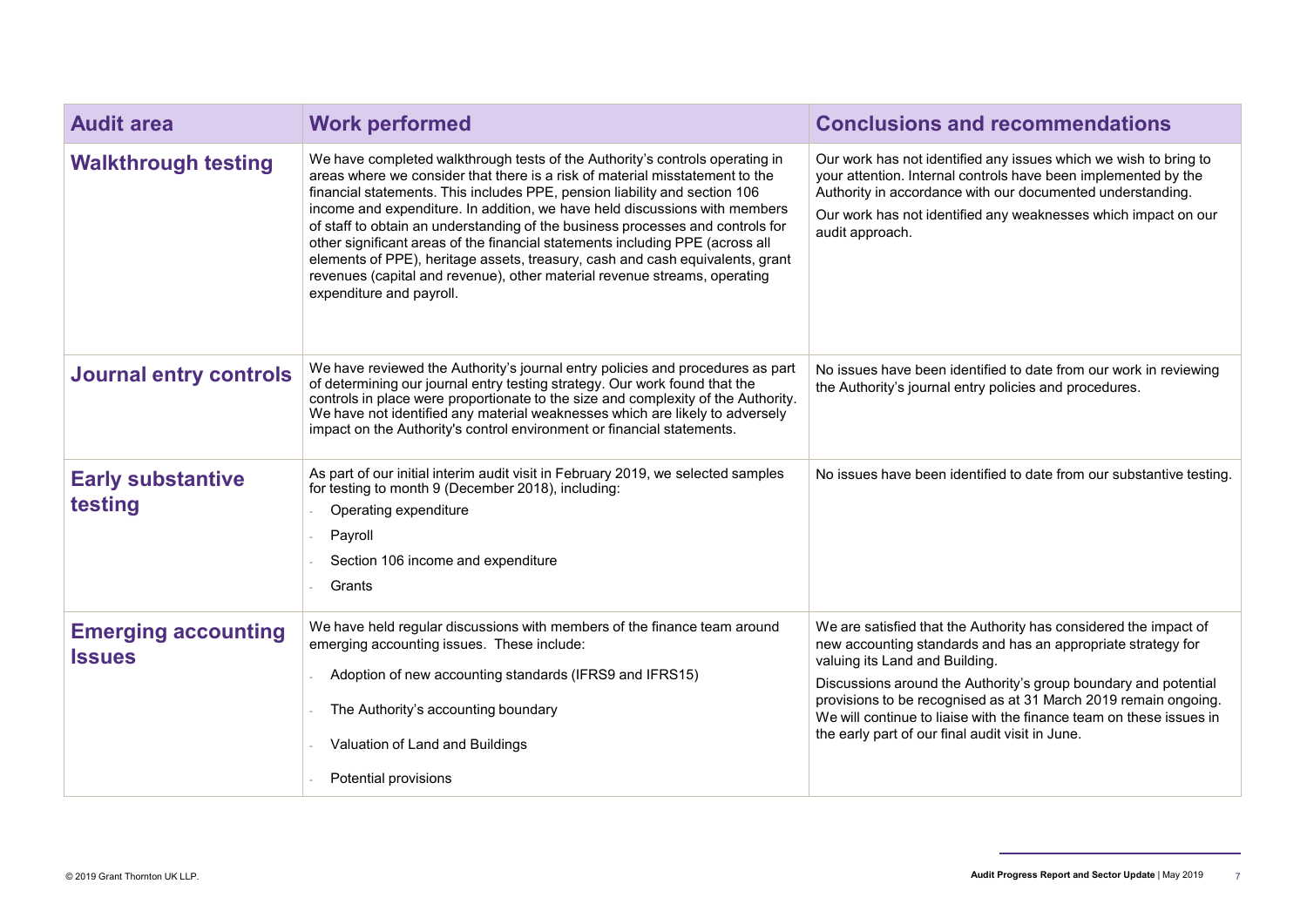# Sector Update

Local Authorities are tackling a continuing drive to achieve greater efficiency in the delivery of public services, whilst facing the challenges to **Sector Update**<br>
Local Authorities are tackling a continuing drive<br>
to achieve greater efficiency in the delivery of<br>
public services, whilst facing the challenges to<br>
address rising demand and ongoing budget<br>
pressures. T **Sector Update**<br>
Local Authorities are tackling a continuing drive<br>
to achieve greater efficiency in the delivery of<br>
public services, whilst facing the challenges to<br>
address rising demand and ongoing budget<br>
pressures. T Review, due in 2019, will set National Park Grant (NPG) allocations over the medium term. With considerable uncertainty around the outcome of this review, it is crucial that national park authorities continue to develop other revenue streams and reduce their reliance on NPG.

Our sector update provides you with an up to date summary of emerging national issues and developments to support you. We cover areas which may have an impact on your organisation, the wider local government sector and the public sector as a whole. Links are provided to the detailed report/briefing to allow you to delve further and find out more.

Our public sector team at Grant Thornton also undertake research on service and technical issues. We will bring you the latest research publications in this update. We also include areas of potential interest to start conversations within the organisation and with audit committee members, as well as any accounting and regulatory updates.

- Grant Thornton Publications
- Insights from local government sector specialists
- Reports of interest
- Accounting and regulatory updates

More information can be found on our dedicated public sector and local government sections on the Grant Thornton website by clicking on the logos below:

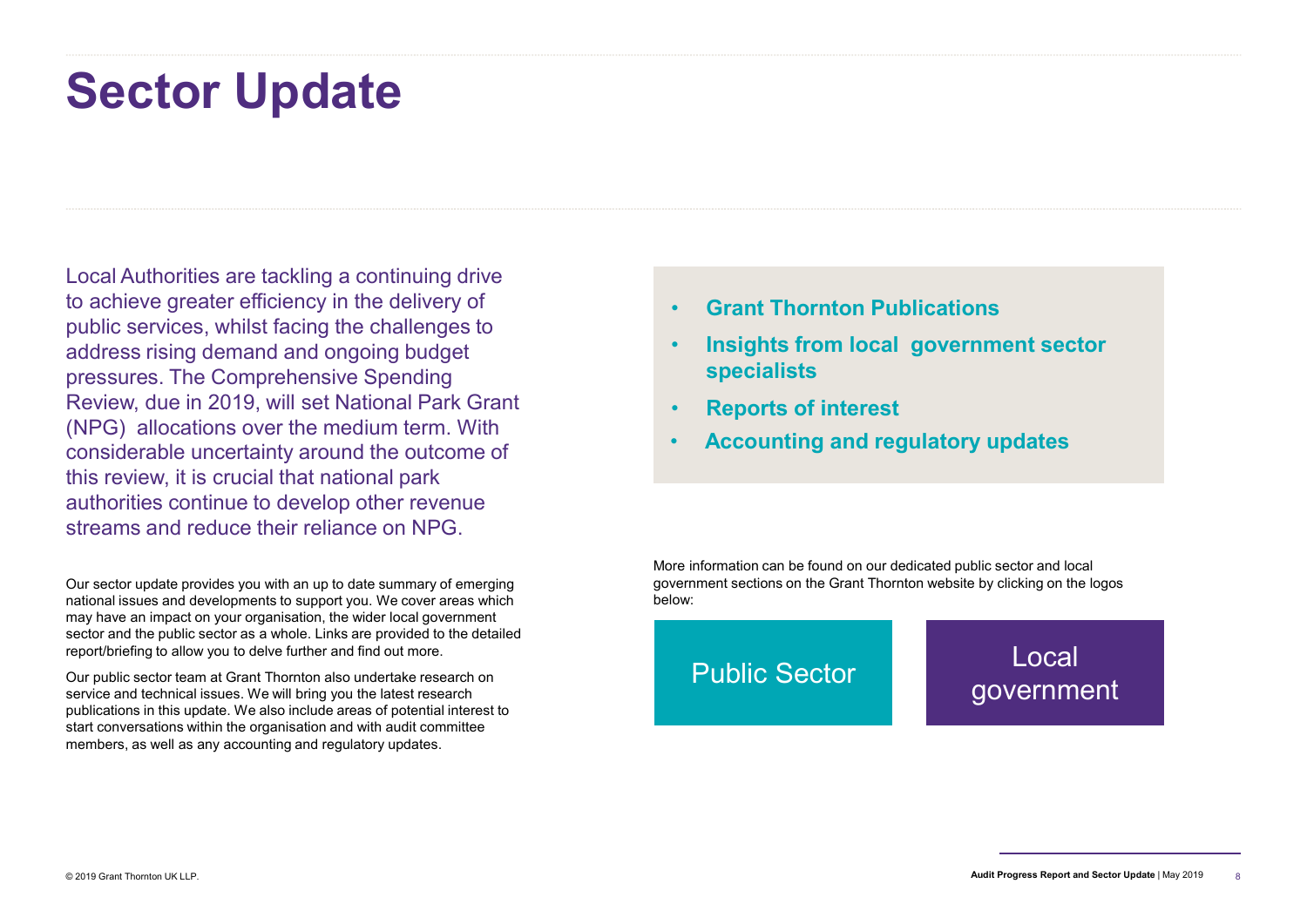# Public Sector Audit Appointments – Report on the results of auditors' work 2017/18 **First and Constrained Scheme Constrained SCHE CONSTRENT CONTROV**<br>
The number of qualified conclusions on value for money arrangements looks set to remain<br>
relatively constant. It currently stands at 7 per cent (32 counci **In the pinion of qualified conclusions on value for money arrangements looks set to reflectively constant. It currently stands at 7 per cent (32 councils, 1 fire and rescue autt poiled by and 2 other local government bodi The number of qualified conclusions on value for money arrangements looks set to remember of qualified conclusions on value for money arrangements looks set to remember of qualified conclusions of a**  $\tau$  **per or money arr** The number of qualified conclusions on value for money arrangements looks set to relatively constant. It curremly stands at 7 per cent (32 councins) for fire and rescue authorized in the contract metal (3) compared to 8 pe

This is the fourth report published by Public Sector Audit Appointments (PSAA) and summarises the results of auditors' work at 495 principal local government and police bodies for 2017/18. This will be the final report under the statutory functions from the Audit Commission Act 1998 that were **the impact of issues identified in the reports of statutory inspectorates**, for example delegated to PSAA on a transitional basis. This is the fourth report published by Public Sector Audit<br>Appointments (PSAA) and summarises the results of aud<br>work at 495 principal local government and police bodies<br>2017/18. This will be the final report under the sta This is the fourth report published by Public Sector Audit<br>Appointments (PSAA) and summarises the results of aud<br>work at 495 principal local government and police bodies<br>2017/18. This will be the final report under the sta Appointments (PSAA) and summarises the results of auditors'<br>work at 495 principal local government and police bodies for<br>2017/18. This will be the final report under the statutory<br>2017/18. This will be the final report und For 2017/18. This will be the final report under the statutory<br>
For a further 3<br>
2017/18. This will be the final report under the statutory<br>
functions from the Audit Commission Act 1998 that were<br>
delegated to PSAA on a tr 2017/18. This will be the final report under the statutory<br>functions from the Audit Commission Act 1998 that were<br>delegated to PSAA on a transitional basis.<br>The report covers the timeliness and quality of financial<br>reporti

The report covers the timeliness and quality of financial **Fig. 1** financial sustainability concerns; and reporting, auditors' local value for money work, and the extent . procurement/contract management issues. to which auditors used their statutory reporting powers.

For 2017/18, the statutory accounts publication deadline came forward by two months to 31 July 2018. This was challenging for bodies and auditors and it is encouraging that 431 (87 per cent) audited bodies received an audit opinion by the new deadline.

The most common reasons for delays in issuing the opinion on the 2017/18 accounts were:

- 
- 
- 
- 
- 

All the opinions issued to date in relation to bodies' financial statements are unqualified, as was the case for the 2016/17 accounts. Auditors have made statutory recommendations to three bodies, compared to two such cases in respect of 2016/17, and issued an advisory notice to one body.

The number of qualified conclusions on value for money arrangements looks set to remain relatively constant. It currently stands at 7 per cent (32 councils, 1 fire and rescue authority, 1 police body and 2 other local government bodies) compared to 8 per cent for 2016/17, with a further 30 conclusions for 2017/18 still to be issued.

The most common reasons for auditors issuing qualified VFM conclusions for 2017/18 were:

- Ofsted;
- 
- 
- 

All the opinions issued to date in relation to bodies' financial statements are unqualified, as was the case for the 2016/17 accounts.

The report is available on the PSAA website:

https://www.psaa.co.uk/audit-quality/reports-on-the-results-of-auditors-work/

All the English National Park Authorities had their audit opinions issued by the 31 July deadline. All English National Park Authorities financial statement and value for money conclusions were unqualified.

# PSAA Report

### Challenge question:

Has your Authority identified improvements to be made **Fesuits of** to the 2018-19 financial statements audit and Value for **all all differs** work Money Conclusion?

**Report on the** 2017/18

Principal local government and police bodies

October 2018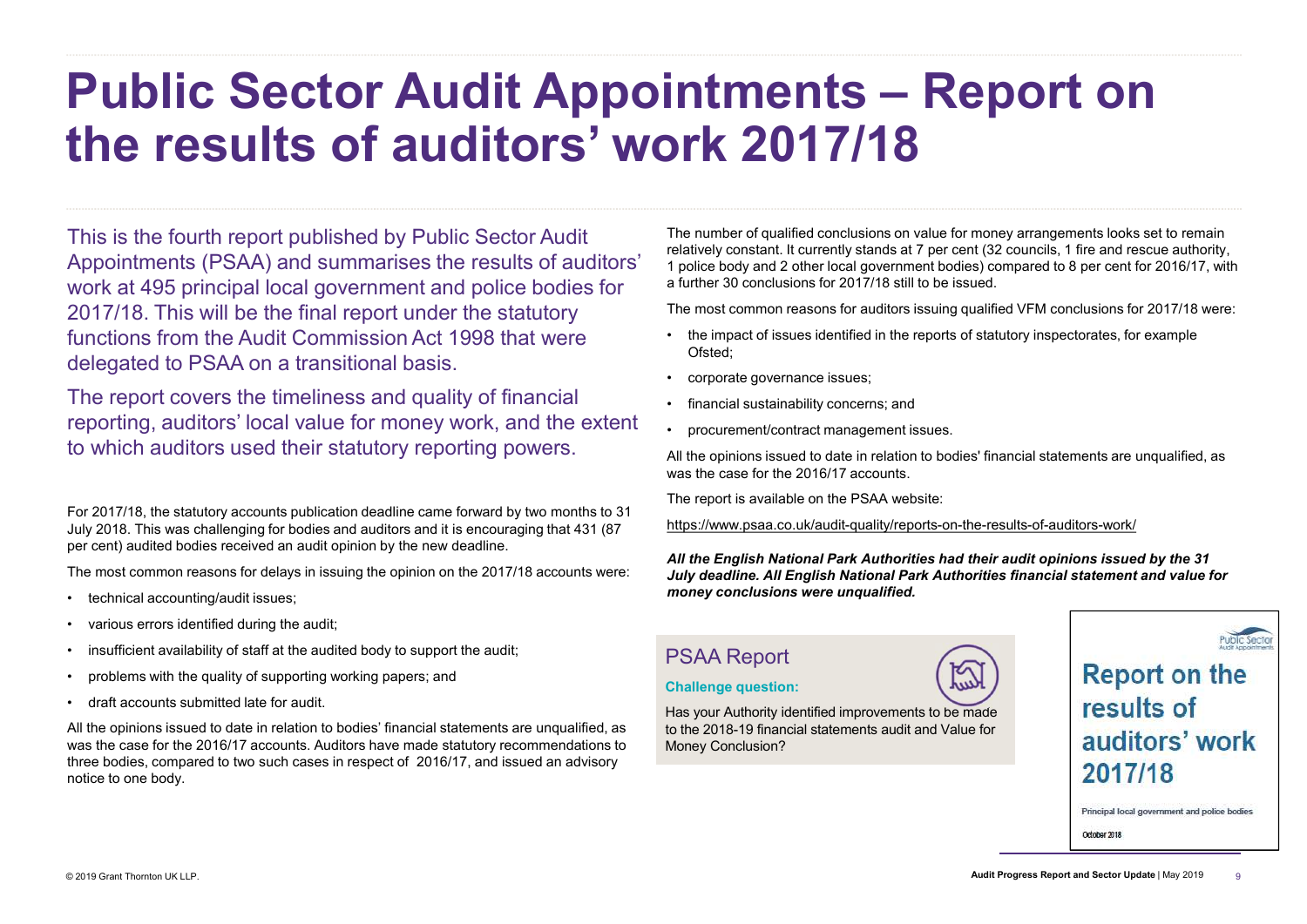# National Audit Office – Local auditor reporting in England 2018

The report describes the roles and responsibilities of local auditors and relevant national bodies in relation to the local audit framework and summarises the main findings reported by local auditors in 2017-18. It also considers how the quantity and nature of the issues reported have changed since the Comptroller & Auditor General (C&AG) took up his new responsibilities in 2015, and highlights differences between the local government and NHS sectors.

Given increasing financial and demand pressures on local bodies, they need strong arrangements to manage finances and secure value for money. External auditors have a key role in determining whether these arrangements are strong enough. The fact that only three of the bodies (5%) the NAO contacted in connection with this study were able to confirm that they had fully implemented their plans to address the weaknesses reported suggests that while auditors are increasingly raising red flags, some of these are met with inadequate or complacent responses.

Qualified conclusions on arrangements to secure value for money locally are both unacceptably high and increasing. Auditors qualified their conclusions on arrangements to secure value for money at an increasing number of local public bodies: up from 170 (18%) in 2015-16 to 208 (22%) in 2017-18. As at 17 December 2018, auditors have yet to issue 20 conclusions on arrangements to secure value for money, so this number may increase further for 2017-18.

The proportion of local public bodies whose plans for keeping spending within budget are not fit-for-purpose, or who have significant weaknesses in their governance, is too high. This is a risk to public money and undermines confidence in how well local services are managed.<br>I ocal bodies need to demonstrate to the wider public that they are managing their **NAO Report** Local bodies need to demonstrate to the wider public that they are managing their organisations effectively, and take local auditor reports seriously. Those charged with governance need to hold their executives to account for taking prompt and effective action. Local public bodies need to do more to strengthen their arrangements and improve their performance.

Local auditors need to exercise the full range of their additional reporting powers, where this is the most effective way of highlighting concerns, especially where they consider that local bodies are not taking sufficient action. Departments need to continue monitoring the level and nature of non-standard reporting, and formalise their processes where informal arrangements are in place. The current situation is serious, with trend lines pointing downwards.

The report is available on the NAO website:

https://www.nao.org.uk/report/local-auditor-reporting-in-england-2018/

All the English National Park Authorities had their audit opinions issued by the 31 July deadline. All English National Park Authorities financial statement and value for money conclusions were unqualified.

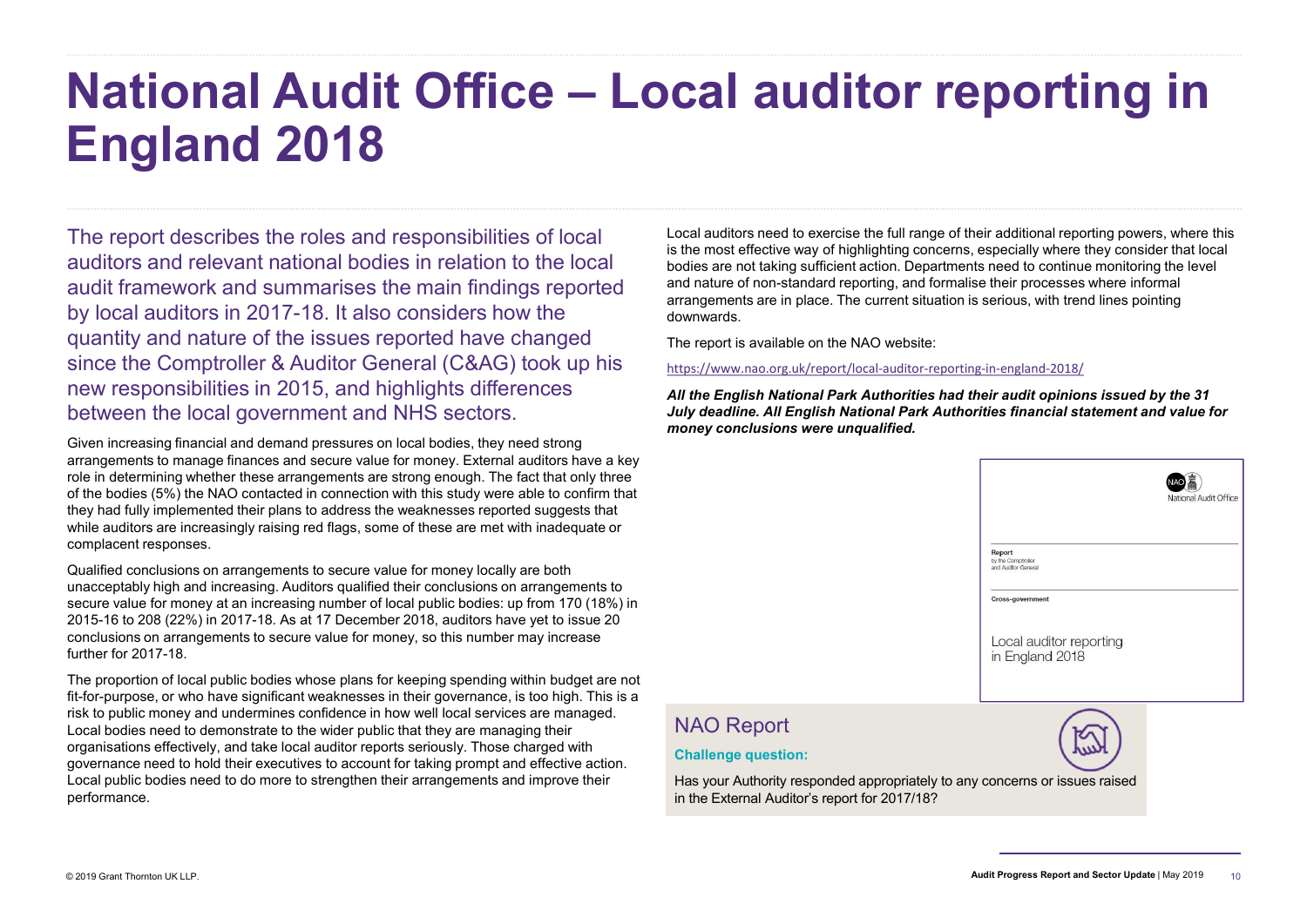# ICEAW Report: expectations and the contract of the contract in a state of Channel and the contract of the contract overside the contract of the contract of the contract of the contract of the contract of the contract of th

The Institute of Chartered Accountants in England and Wales (ICEAW) has published a paper on the 'expectation gap' in the external audit of public bodies.

### Context:

The expectation gap is the difference between what an auditor actually does, and what stakeholders and commentators think the auditors obligations might be and what they might do. Greater debate being whether greater education and communication between auditors and stakeholders should occur rather than substantial changes in role and remit of audit.

### What's the problem?

- Short-term solvency vs. Longer-term value:
	-
- the system/arrangements in place rather than the actual effectiveness of value for money'<br>Other powers and duties: implementing public interest reports in addition to VFM
- 
- Restricted role of questions and objections: Misunderstanding over any objections/and or question should be resolved by the local public auditor. Lack of understanding that auditors have discretion in the use of their powers.
- Audit qualification not always acted on by those charged with governance: 'if independent public audit is to have the impact that it needs, it has to be taken seriously by those charged with governance'
- Audit committees not consistently effective: Local government struggles to recruit external members for their audit committees, they do not always have the required competencies and independence.
- Decreased audit fees: firms choose not to participate because considered that the margins were too tight to enable them to carry out a sufficient amount of work within the fee scales.
- Impact of audit independence rules: new independence rules don't allow for external auditors to take on additional work that could compromise their external audit role
- Other stakeholders expectations not aligned with audit standards

• Increased auditor liability: an auditor considering reporting outside of the main audit engagement would need to bill their client separately and expect the client to pay.

# Future financial viability of local public bodies

Local public bodies are being asked to deliver more with less and be more innovative and commercial. CFOs are, of course, nervous at taking risks in the current environment and therefore would like more involvement by their auditors. They want auditors to challenge their forwardlooking plans and assumptions and comment on the financial resilience of the organisation..

### The ICAEW puts forward two solutions:

Solution a) If CFO's want additional advisory work, rather than just the audit, they can separately hire consultants (either accountancy firms not providing the statutory audit or other business advisory organisations with the required competencies) to work alongside them in their financial resilience work and challenging budget assumptions.

Solution b) Wider profession (IFAC,IAASB, accountancy bodies) should consider whether audit, in its current form, is sustainable and fit for purpose. Stakeholders want greater assurance, through greater depth of testing, analysis and more detailed reporting of financial matters. It is perhaps, time to look at the wider scope of audit. For example, could there be more value in auditors providing assurance reports on key risk indicators which have a greater future-looking focus, albeit focused on historic data?

### More information can be found in the link below (click on the cover page)



# The expectations gap

Challenge question:

How effectively is the audit meeting client expectations?

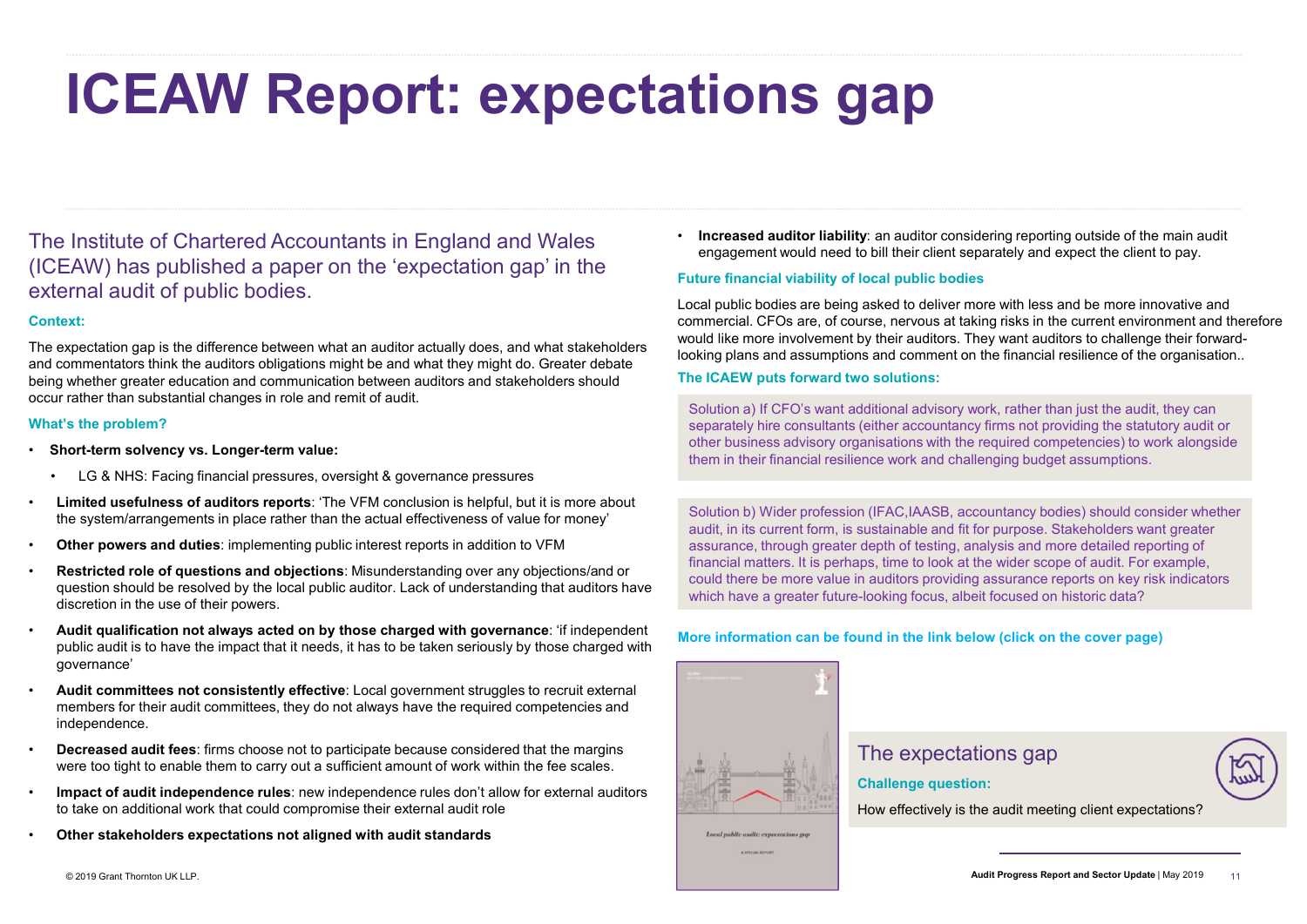# Links

Grant Thornton website links

https://www.grantthornton.co.uk/

http://www.grantthornton.co.uk/industries/publicsector

### National Audit Office link

https://www.nao.org.uk/report/local-auditor-reporting-in-england-2018/

Public Sector Audit Appointments

https://www.psaa.co.uk/audit-quality/reports-on-the-results-of-auditors-work/